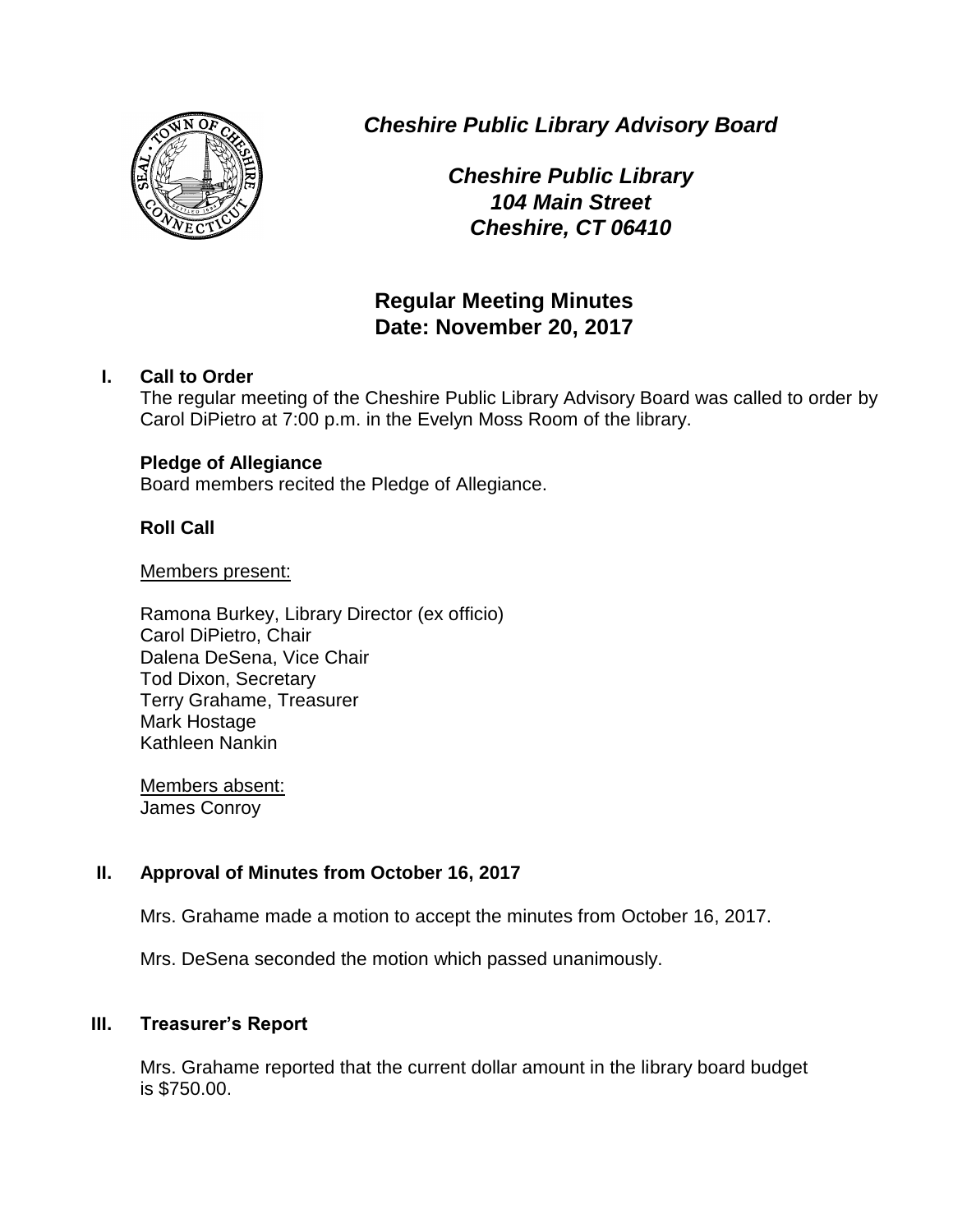# CHESHIRE PUBLIC LIBRARY ADVISORY BOARD Fage 2 Meeting Minutes

### **IV. Communications**

There was nothing to report.

### **V. Report of the Chair**

Mrs. DiPietro reported that she volunteered at the Friends of the Library book sale on November 15<sup>th.</sup> The book sale raised \$13,300+ which broke its all-time earnings record. Donations were made by local businesses, Vespucci Restaurant, Cheshire Pizza, Big Y and Stop n Shop supermarkets.

Mrs. DiPietro asked Mr. Dixon to send a congratulatory thank you note to Deb and Jim Morck and the Friends of the Library.

Mrs. DiPietro reported that a regional library branch that she visits in Florida was damaged by the hurricane and may not be rebuilt.

### **Report of the Library Director**

### **Programs and Services**

The library program with "Craig and Fred" topped 130 attendees. Also attending were representatives from "Mutts Mending Military" and the Cheshire High School "BRAVE" group ("Bringing Remembrance to All Veterans Everywhere").

By popular demand, the library will be hosting another Friday night "Library After Hours" on December 1, from 5:00 - 7:30 p.m. A family holiday movie, Polar Express, will be shown and the Friends of the Library will again be offering pizza (from Cheshire Pizza) and lemonade for sale. Holiday crafts and activities will be available.

A new product for patrons: "Binge Boxes" will be introduced soon. Boxes will contain multiple movies/materials related to themes such as Martial Arts, Romantic Comedies, and more (the staff are having a lot of fun thinking up ideas for themes, but not so much fun having to narrow it down to a few dozen finalists).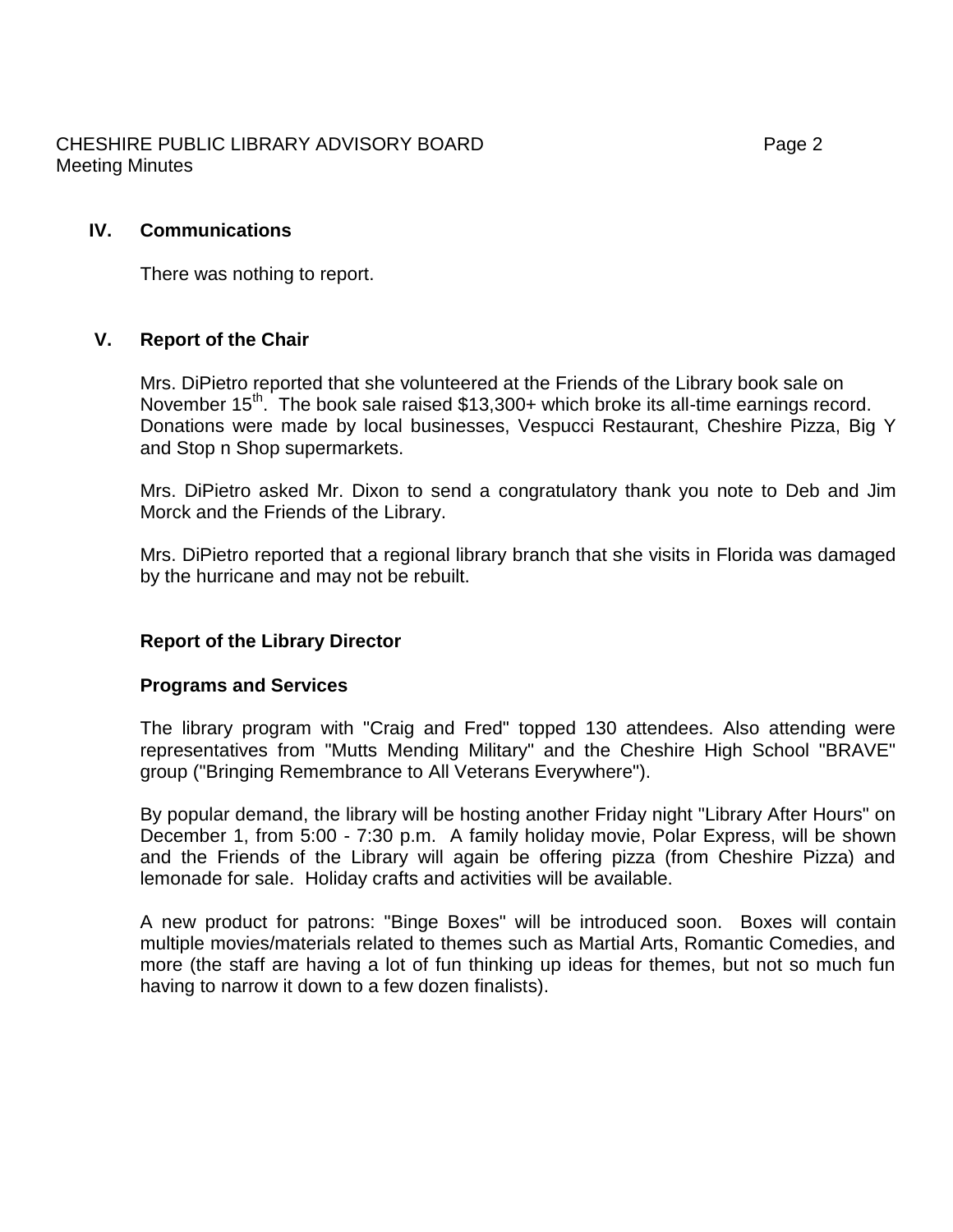#### CHESHIRE PUBLIC LIBRARY ADVISORY BOARD Fage 3 Meeting Minutes

# **Personnel**

The library is still in a hiring freeze, with four staff positions either vacant or eliminated. We are currently at about the same number of full-time-equivalent (FTE) staff that we had in 2005.

However, compared to 2005, the library

- is open 17% more hours per week
- offers 148% more programming and outreach
- welcomes 241% more program attendees
- welcomes 50% more total building visitors per year
- now has a 24/7/365 online branch through our website and downloadable/streaming services
- answers 21% more reference questions

Because of staffing cuts and unfilled vacancies, we are at the same level of staff as was in Fiscal Year 2005. It has decreased by 34% which is a testament to the productivity and efficiency of current staff.

Lauren Gledhill, Lucas Franklin and Mrs. Burkey all gave presentations at the New England Library Association Conference in Burlington, VT in October. Our topics included Community Engagement, Summer Reading Program, and Town-Wide Scavenger Hunt.

### **Financial**

The Town Manager has allowed the library to solicit donations via the email newsletter subscription list. \$250.00 in tax deductible online donations have been received thus far.

The effects on the town regarding the State budget have yet to be determined.

#### **Building and Grounds**

The new Invitation to Bid for the reconfiguration project was posted today, with the bid deadline date of December 21, 2017. A liaison from the Public Building Commission will be appointed once the project is formally referred to the PBC by the Town Council.

#### **Policies and Planning**

Mrs. Burkey continues to work on the town-wide Building Use Policy document with the Town Manager and other town staff.